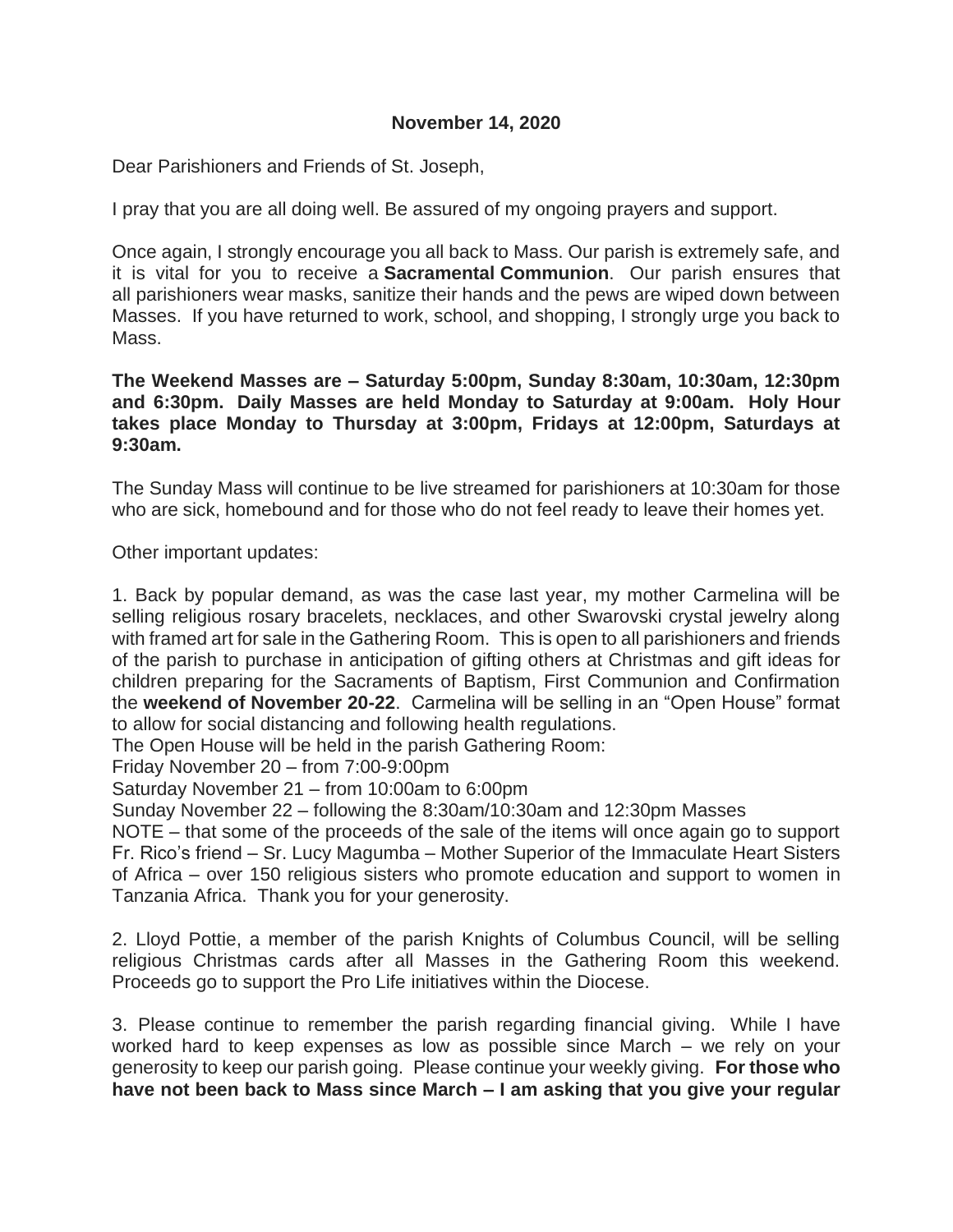**offerings from March until now to catch up your regular giving**. You can drop your offerings off in the boxes following Mass this weekend, drop it off in the outside mailbox, bring it to the parish office all week, or through the etransfer option – [myparishgift@gmail.com.](mailto:myparishgift@gmail.com) Thank you in advance to those families who sustain our parish through their contributions.

4. 2021 envelopes are available for pickup in the foyer of the Church. Please pick up your envelopes for the new year which begins the end of November.

5. The CWL will be selling Christmas Poinsettias and distributing them next weekend. Please contact the parish office if you wish to purchase one and support their charitable efforts.

6. The parish website continues to help so many  $-$  visit [www.stjosephgrimsby.ca](http://www.stjosephgrimsby.ca/)  $-$  and our social media accounts to help enhance your faith. Also please continue to look at the parish YouTube channel for daily updates.

Facebook - <https://www.facebook.com/StJoesGrimsby/> Instagram - <https://www.instagram.com/stjoesgrimsby/> Twitter - <https://twitter.com/stjoesgrimsby>

The parish YouTube channel once again is - [https://www.youtube.com/channel/UCX5\\_TJMB7GpOw6M0LV8t9pw](https://www.youtube.com/channel/UCX5_TJMB7GpOw6M0LV8t9pw)

7. The parish Bible Study – God Talk - continues with its **next session on Tuesday November 17 at 7:00pm**. We will be studying Hosea Chapters 1-4. Click on the link below and join as you are encouraged to deepen your relationship with God and the study of the scriptures. If you need help setting this up – contact the parish office.

Fr-Rico Passero is inviting you to a scheduled Zoom meeting.

Topic: Fr. Rico Passero God Talk Meeting Time: This is a recurring meeting Meet anytime

Join Zoom Meeting [https://us02web.zoom.us/j/82763215683?pwd=TnFENVhveEF5VktKem1NMDVMdldzQ](https://us02web.zoom.us/j/82763215683?pwd=TnFENVhveEF5VktKem1NMDVMdldzQT09) [T09](https://us02web.zoom.us/j/82763215683?pwd=TnFENVhveEF5VktKem1NMDVMdldzQT09)

Meeting ID: 827 6321 5683 Password: GodTalk

8. Friendly reminder, **confessions** continue to be heard on Saturday afternoons from **3:00 to 4:00pm**. Confessions will be heard in the Gathering Room, under the crucifix instead of the Marian Grotto – due to the colder temperatures.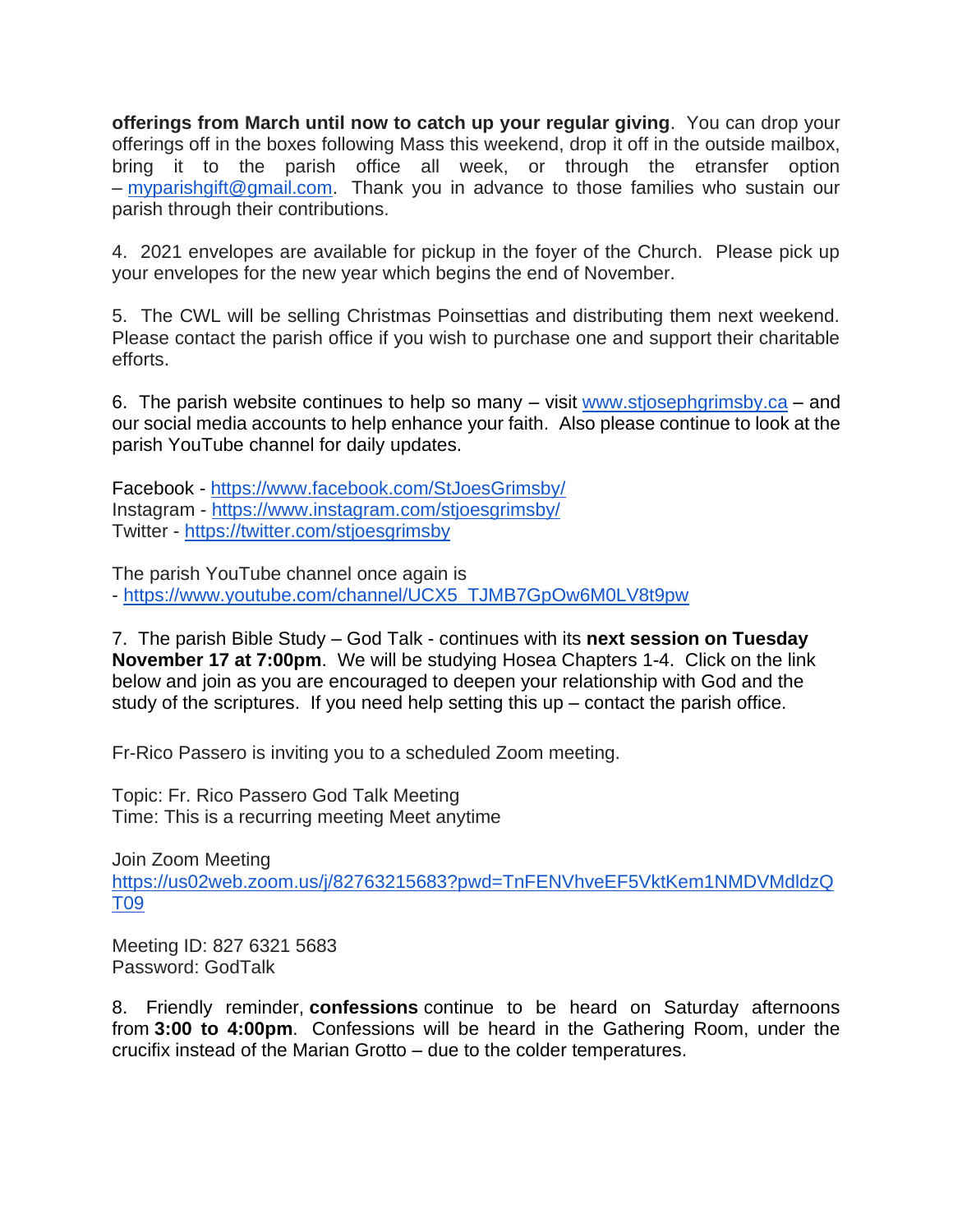9. Baptisms continue to be celebrated. If you wish to have your son or daughter baptized, please contact the parish office.

10. Please continue to pray for our young people preparing for the Sacrament of Confirmation. The Sacrament will be celebrated on Saturday December 5<sup>th</sup> for the young people of our parish, now studying at Blessed Trinity Catholic Secondary, formerly of Our Lady of Fatima Catholic. Please join in prayer participating in the digital livestream since numbers need to be limited due to COVID. Come Holy Spirit!

11. I continue to invite you all to utilize the FORMED.org platform. Again, free to all parishioners, there are NUMEROUS resources for you to check out as an individual and as a family. Free to all parishioners. I have again included the instructions to enroll here:

To log onto FORMED (again FREE to all parishioners)

- Visit [www.formed.org](http://www.formed.org/)
- · Click Sign up
- $Click I belong to a parish or organization$

Type St Joseph Grimsby – in the "find your parish or organization" box and click on our parish name once it populates

- **Click Next**
- · Add your name and email address then click sign up
- Enjoy FORMED

12. This is the St. Joseph Schedule for the week ahead. Note that Daily Masses again can be attended in person as well as the Daily Holy Hour (Eucharistic Adoration, Rosary, Divine Mercy Chaplet and private prayer) and will also continue to be streamed LIVE along with a daily holy hour (except for Sundays)

## **Saturday Nov 14**

Mass – 9:00am (Live stream) Holy Hour 9:30am Confessions – 3:00-4:00pm in Gathering Room

**Mass – 5:00pm in Church**

**Sunday Nov 15 – 33 Sunday in Ordinary Time Masses in Church – 8:30am, 10:30am, 12:30pm and 6:30pm (Live Stream Mass – 10:30am)**

**Monday Nov 16** Mass – 9:00am Holy Hour – 3:00pm

**Tuesday Nov 17 – Feast of St. Elizabeth of Hungary** Mass – 9:00am Holy Hour – 3:00pm